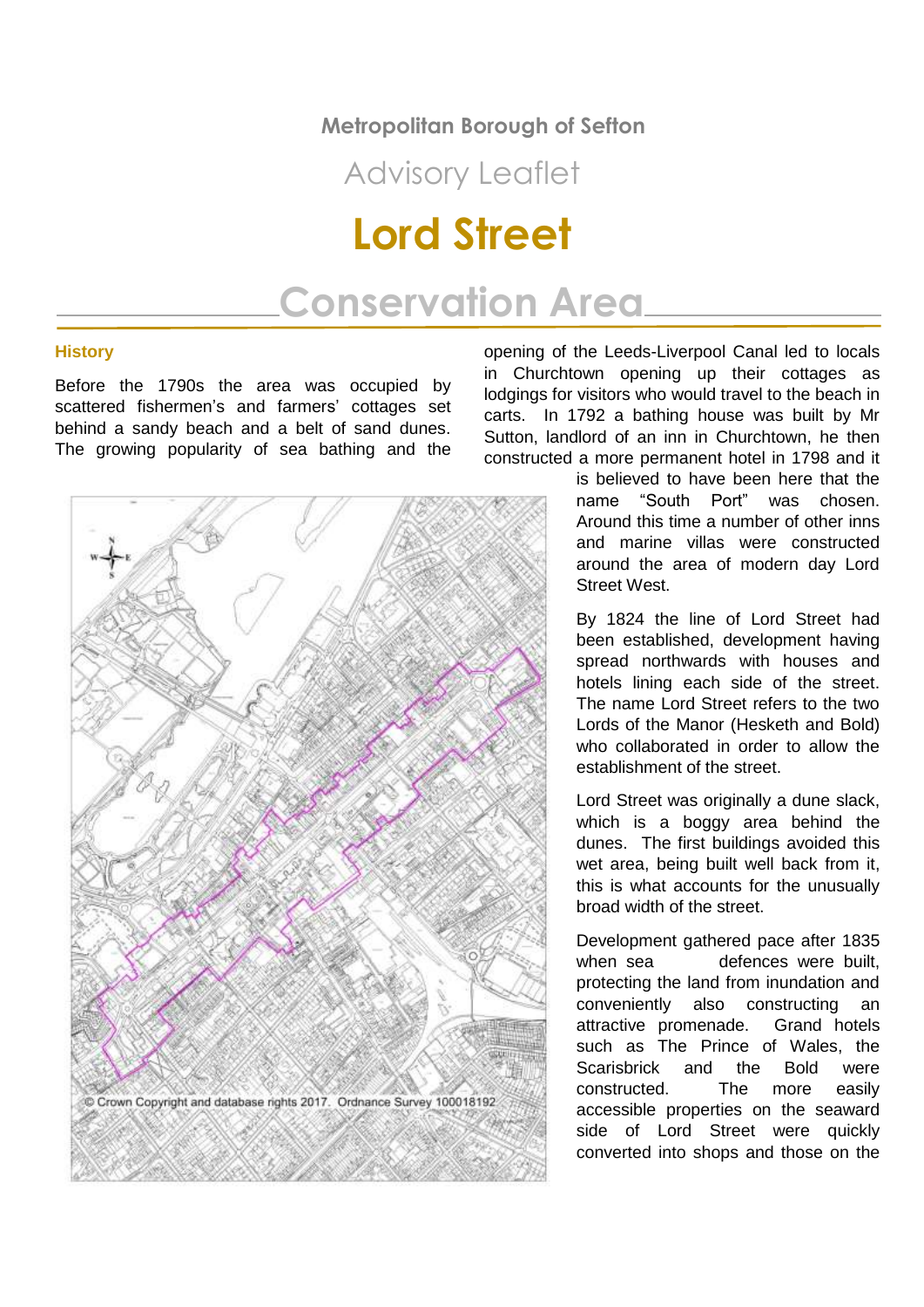landward side with long enclosed gardens remained as dwellings.

The Improvement Commissioners were established by an Act of Parliament in 1846. The town hall was built soon after and originally accommodated the police, magistrates and the post office. Cambridge Hall was built in 1868. William Atkinson donated the clock for the Cambridge Hall and also donated the money for the Library and Art Gallery, which was opened in 1878. The landowners and the town's fathers had a vision for Southport as a high class town, and they restricted liquor licenses, while favouring the building of churches and high quality housing.

The Victorian shops and banks that line the seaward side of Lord Street and the street's cast iron verandahs were developed between the late  $19<sup>th</sup>$  century and the early  $20<sup>th</sup>$  century, they form a highly distinctive element of the town centre.

The public gardens were developed from the 1860s onwards on land which had formerly been private gardens and enclosed land. The current gardens were laid out by the Borough Engineer A. O. Jackson between 1919 and 1930, based on the neoclassical designs of the eminent landscape architect Thomas Mawson.

The war memorial, designed by Grayson and Barnish is the central focal point of Lord Street, with the obelisk, colonnades and reflection pools forming an impressive feature that spans the broad junction.

#### **The Conservation Area**

Lord Street Conservation Area was designated in 1973 and was last appraised in 2005.

The Government requires that from time to time we formulate and publish proposals for the preservation and enhancement of conservation areas. In order to fulfil this obligation, an updated Conservation Area Appraisal for Lord Street, Southport was adopted by the Council on November 16, 2017.

It includes all of the buildings which front onto Lord Street along its full length and extends inland to include the Market Hall on King Street. The Promenade Conservation Area borders it along its length on its north-west side.

Numerous listed buildings are encompassed by the conservation area including 'The Atkinson' and the Town Hall, the war memorial and colonnades, the Prince of Wales Hotel and a sizeable portion of the shops and verandahs are all listed on the national list of 'buildings of historic or architectural interest' .

There is a consistent nature and hierarchical organisation to the townscape, with shops of regular narrow three storey form fronted by cast iron verandahs lining the seaward side, municipal buildings located centrally on the landward side of the street, houses, and converted former houses being at the extremities of these. A linear series of public and private greenspaces runs the length of Lord Street. Mature trees planted in the pavements and in the greenspaces provide a mature and attractive setting to the buildings.

#### **Additional Planning Powers**

Whilst Sefton Council recognises that for conservation areas to remain "live" and responsive to a changing society, changes must and will occur. Through the planning system the Council undertakes to ensure that changes preserve or enhance the area, and do not result in the loss of character and any harm is balanced against wider public benefits.

Within the Conservation Area the following additional planning powers apply:-

#### **If a building is a Listed Building additional special controls will also apply.**

- Any proposal involving the demolition of any building, wall or other structure within the Conservation Area (with minor exceptions) will require planning permission.
- Anyone wishing to cut down, top, lop or uproot a tree with a stem diameter of 75mm or greater measured at 1.5m above ground level must give the Local Planning Authority six weeks written notice of their intention to do so (a "Section 211 notice" under the Town and Country Planning Act 1990) subject to specific exemptions. Within this time the Authority may grant consent for the proposed work, or they may consider making a Tree Preservation Order. It is an offence to carry out tree works without permission.
- There are greater restrictions over 'permitted development' rights for the alteration and enlargement of dwelling houses, and on the provision, alteration or improvement of outbuildings within their curtilage.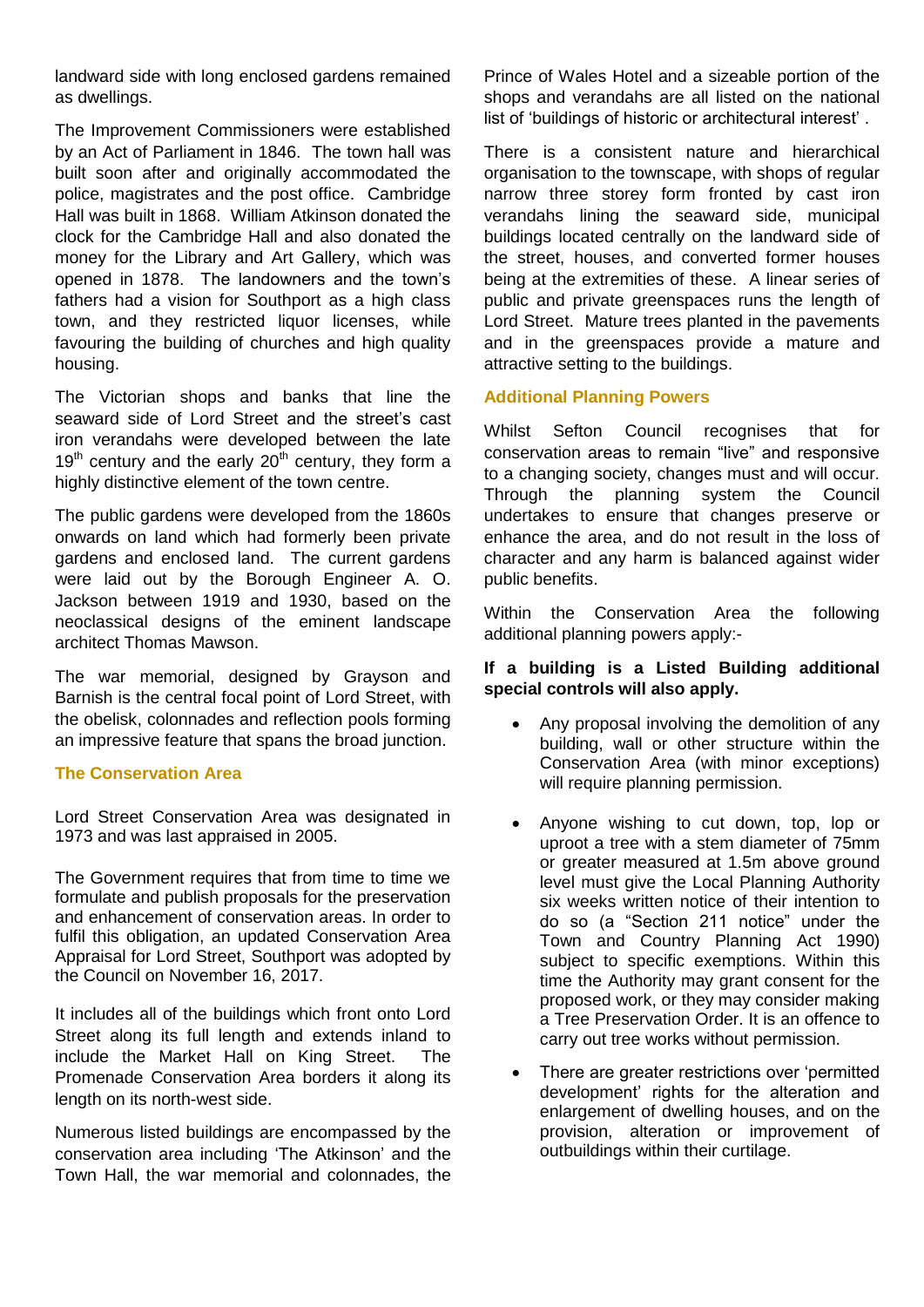- Dormer windows will require planning permission, and in some cases, other changes to roofs and chimneys may require planning permission.
- The cladding of any part of external walls in stone, artificial stone, pebble dash, render, timber, plastic would require planning permission.
- Planning permission is needed for satellite dishes where they are to be located on a chimney, wall or roof slope which faces onto a highway.
- Micro-generation (e.g. wind turbines/solar panels) installations will require planning permission in some cases.
- Some aspects of commercial development and adverts are subject to additional restrictions.

For up to date advice on what needs planning permission go to <https://www.planningportal.co.uk/> In determining applications for the development of land and alterations or extensions to buildings within the Lord Street Conservation Area the Council will pay special regard to:-

- The retention, replacement and restoration of historical details and features of the buildings and their grounds including layout, boundary walls and landscaping, shop fronts, historic advertisements and joinery details.
- The design, materials and detail of extensions and alterations to existing buildings which will be expected to be in sympathy with the architectural and historic character of the building as a whole and to the setting of that building.
- The detailed design of any new building (including form, massing, scale and materials) and its integration with its immediate surroundings and the special architectural and visual qualities of the Conservation Area.
- The retention and preservation of existing trees and the provision of further appropriate landscaping.
- The retention and enhancement of views into and out of the area, vistas within the area and

the general character and appearance of the street scene and roofscape.

#### **Guidance notes for planning applications and use of materials**

#### Pre-application Advice

You can request advice from Planning Services prior to submitting a formal application. In some cases we make a charge for this service. Forms are available on the Council's website.

#### Planning Applications

Heritage and Design and Access statements may be needed to support your planning application; these should include an explanation of what the significance of the property is and what impact the works have on that significance. Outline Applications will not usually be considered.

#### **Demolition**

There will be a presumption in favour of the preservation of buildings of individual or group value. Accordingly demolition or redevelopment of any such building will normally be resisted. Any consent to demolish would normally be conditional on the building not being demolished before a contract is made to carry out redevelopment. This is to avoid gap sites developing. The redevelopment must be of a high standard of design.

#### New Development on Vacant Sites

Any new development should be conceived with the original layout, historic architectural character and scale of the area in mind. Early discussions with Planning Services are advised prior to detailed design work being commenced. The services of a qualified architect are strongly recommended.

#### Conversion of existing buildings

Where planning permission is sought to convert buildings to new uses, the new use should relate to the historically established mix of uses. Encouragement will be given to proposals that reuse vacant upper floors for residential or commercial uses. Types of uses which are not traditionally part of the Lord Street frontage will be considered on their own merits, however night-time only uses and amusement arcades are unlikely to be viewed favourably.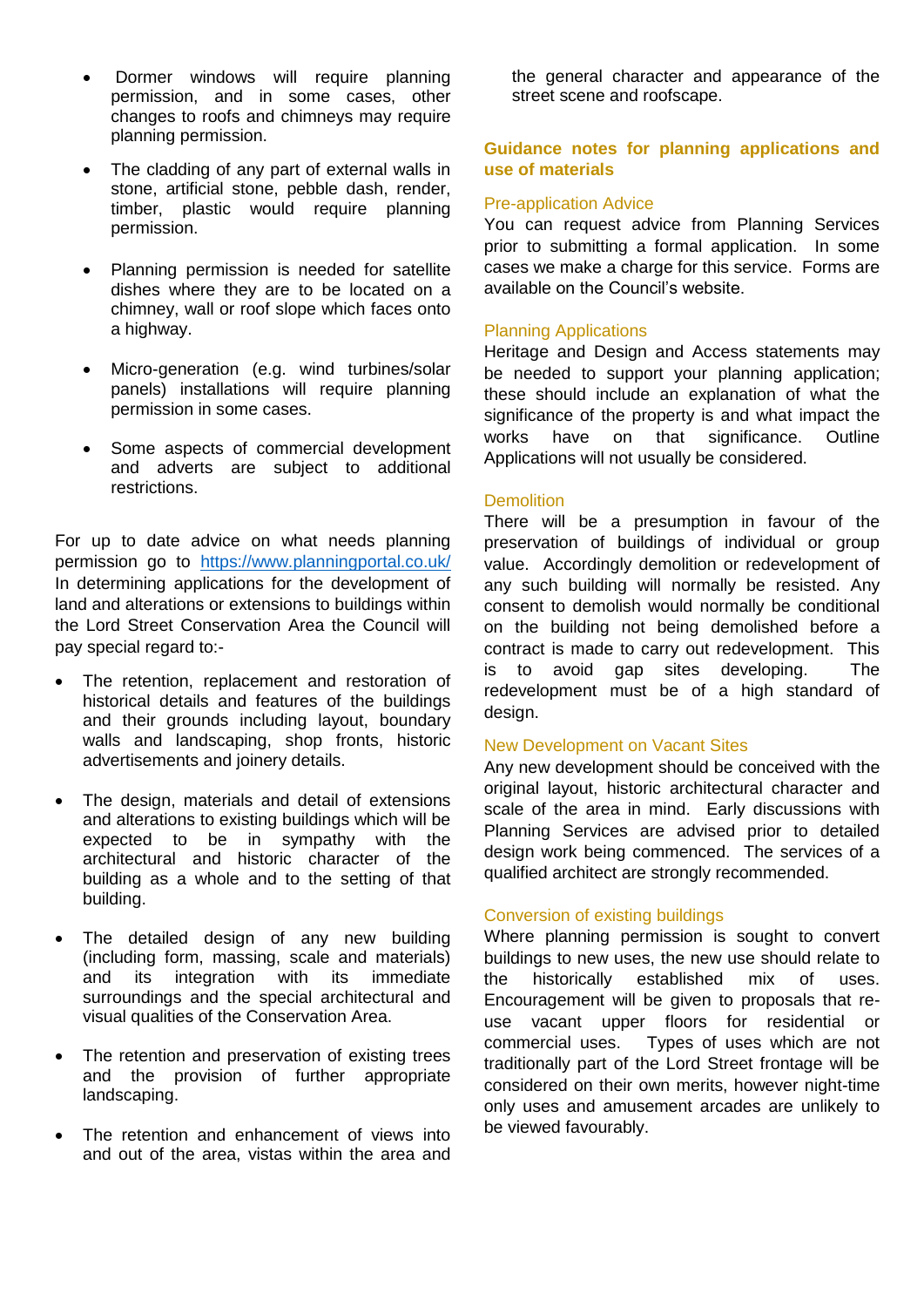Attention will be paid to the building's external appearance, character of the building, use of materials, the layout of gardens and car parks and the position of bin stores. The internal layout of the building should be carefully considered particularly if the building is a listed building.

Every effort should be made to minimise external alterations such as fire escapes and new windows (including dormer windows). Where external changes are required changes should be made to non-prominent elevations. Alterations or extensions should use carefully chosen materials that match/complement the building. Again, the services of a qualified architect are strongly recommended.

#### **External Alterations to existing buildings including extensions**

The following deals with some of the details of alterations and extensions to buildings:

#### Shop Fronts

Historic shop fronts should be retained and repaired, where they are beyond repair, their details should be replicated. When non-historic shop fronts are being replaced care should be taken to check for historic features, these should be retained, repaired, reinstated to view and ideally the original shop front design restored.

New shop fronts should incorporate traditional details such as a stall riser, pilasters and corbels in traditional proportions. Entrances should be recessed. Traditional materials such as timber, copper, brass and painted finishes are preferred, as this enhances the historic character of the buildings. Strong dark colours or very dark stained finishes are likely to be the most appropriate.

#### **Advertisements**

Signage that relates to historic past uses such as painted on signs or relief lettering which has been built into elevations should be retained.

Where consent is required, new advertisements on shops will be usually be restricted to one fascia sign per elevation and either one projecting sign or one hanging sign under the canopy. No signage will be allowed above the ground floor or gutter line of the verandahs, unless there are historical reasons for doing so. Uses in upper floors can be advertised using traditional gold lettering painted on windows. Signage should relate only to the name of the occupants of the property or their function.

All advertisements should be designed to harmonise with the building or structure to which they are attached. Architectural details should not be obscured or overshadowed. Boxy signs which project forward of fascia boards should be avoided, traditionally signwritten fascias are preferred. Internally illuminated signage will not be accepted.

Hanging signs beneath verandahs should be restricted in size, to avoid overbearing the historic structure. Preferably these should not exceed 1500mm width and 400mm deep and maintain a clearance of 2300mm above the pavement.

'A' boards and signs attached to the columns of the verandahs will not be viewed favourably, as these clutter and harm the historic character of the street scene.

#### Security shutters and grilles

No new roller shutters will be accepted on shop fronts or windows, as these poorly relate to shop fronts and create a 'dead' frontage in the evenings and when the businesses are closed.

Traditional metal gates set within recessed doorways, reinforced stall risers, laminated safety glass and alarm systems are likely to viewed as appropriate physical security options.

#### Verandahs

These are a defining feature of Lord Street's character, they must be retained and repaired. They are susceptible to rust and decay and require annual maintenance to keep the ironwork, gutters and downpipes in appropriate condition. In undertaking maintenance work no sandblasting should be used on the decorative elements, rather these should be rubbed down with a wire brush to remove the rust, and a proprietary paint system used; the verandahs should be painted in black and white. No work should take place in wet or damp conditions.

Making sure that the verandahs are in good condition ensures that they enhance the street scene and provide a welcoming appearance for visitors to the town centre, as well as reducing long term costs associated with major repairs.

Most of the verandahs are listed buildings. **Listed Building Consent** will be required for any additions or changes to the fabric of a listed verandah.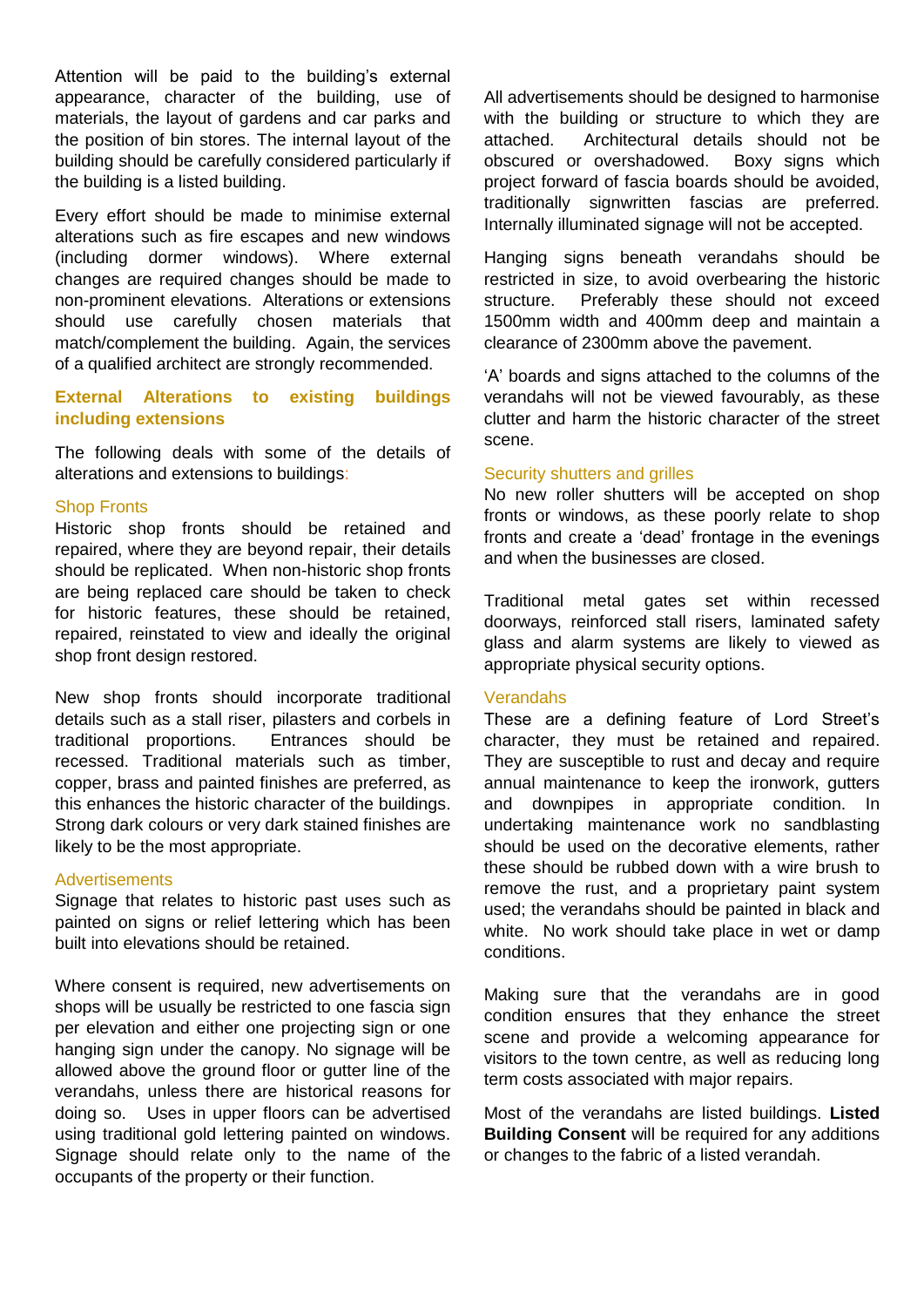#### Pavement Cafés

These are generally encouraged. They should be sited in front of verandahs so as not to impede the flow of pedestrians. Tables and chairs must be of high quality construction and appearance. Any boundaries should avoid the use of visually solid PVC barriers as move around in the wind and harm the visual openness of the street scene. Use of planters, posts and bars is preferred. Signage on pavement cafes should be minimised.

#### **Windows**

There are a number of types and styles of original windows in the area. They should be retained and renovated where possible. If all or part of any window needs to be replaced it should match the original design. Care should be taken to ensure that 'reveals' are retained. This is important for practical (weather protection) reasons as well as aesthetic reasons. If additional windows are essential they should be restricted to non-prominent elevations. Their size and proportion should relate to existing windows and the age and architectural design of the property.

When repairing/replacing windows care must be taken to retain and restore details. Imitation 'leaded' lights should always be avoided whilst aluminium and UPVC windows have a different surface finish, are likely to detract from the character of the building.

Restoration of windows to their original proportions and restoration of bay windows should be undertaken where these have been lost.

#### Dormer windows

New dormer windows are not generally accepted on principal elevations, especially where these are not a current or historic feature of the street scene. Any new dormer windows should be well-proportioned, designed to complement the character of the building and kept to non-prominent elevations. Cladding must match roofing materials.

#### Wall surfaces

Brickwork and stonework should not be painted or rendered. Areas of brickwork requiring renewal should be repaired or replaced in their original form or pattern. Brick pointing should be compatible with existing construction, which is generally flush finish. Repointing should be carried out using soft lime mortar without cement, this is to prevent softer bricks from deteriorating over the longer term. Where stonework is to be cleaned, professional advice should be sought, as the incorrect choice of treatment can result in damage.

Historic brick, terracotta and tile features such as keystones, corbels, finials etc. should be retained. Over-cladding of the original finishes is unlikely to be permitted for practical as well as aesthetic reasons. If missing or damaged, stucco or plaster mouldings and similar details should be replaced in their original form or pattern. Care should be taken to use the correct mixes and finishing coats.

In redecorating, the use of bright obtrusive colours should be avoided.

#### Roofs

Original rooflines and profiles should be maintained. Any renewals or repairs should use reclaimed or new materials to match the original roof covering. Care should be taken to retain roof features such as decorated ridge tiles, finials, eaves and gable details.

#### **Chimneys**

In most cases the original chimney stacks and pots form an integral part of the design of buildings and create an interesting roofscape. It is important, therefore, to opt for repairing rather than dismantling stacks if no longer in use. If the stacks become unsafe, then they should be taken down and rebuilt to the original height and design, taking care to replace chimney pots.

#### Satellite Dishes and Aerials

Aerials and satellite dishes should be discreetly located, avoiding main street elevations.

#### **Doors**

Original doors should be retained and repaired wherever possible. Replacements should be to a sympathetic design, wooden moulded and raised and fielded panelled doors are likely to be the most suitable. 'Georgian' style doors with semi-circular fanlights and featureless modern doors should be particularly avoided. Care should be taken to repair details around openings such as architraves, thresholds, transoms and overlights.

#### Porticoes and Porches

Where these features are of historic interest, they should be retained and repaired as necessary. Mineral felt or other similar materials should not be used. Where new porches or porticoes are